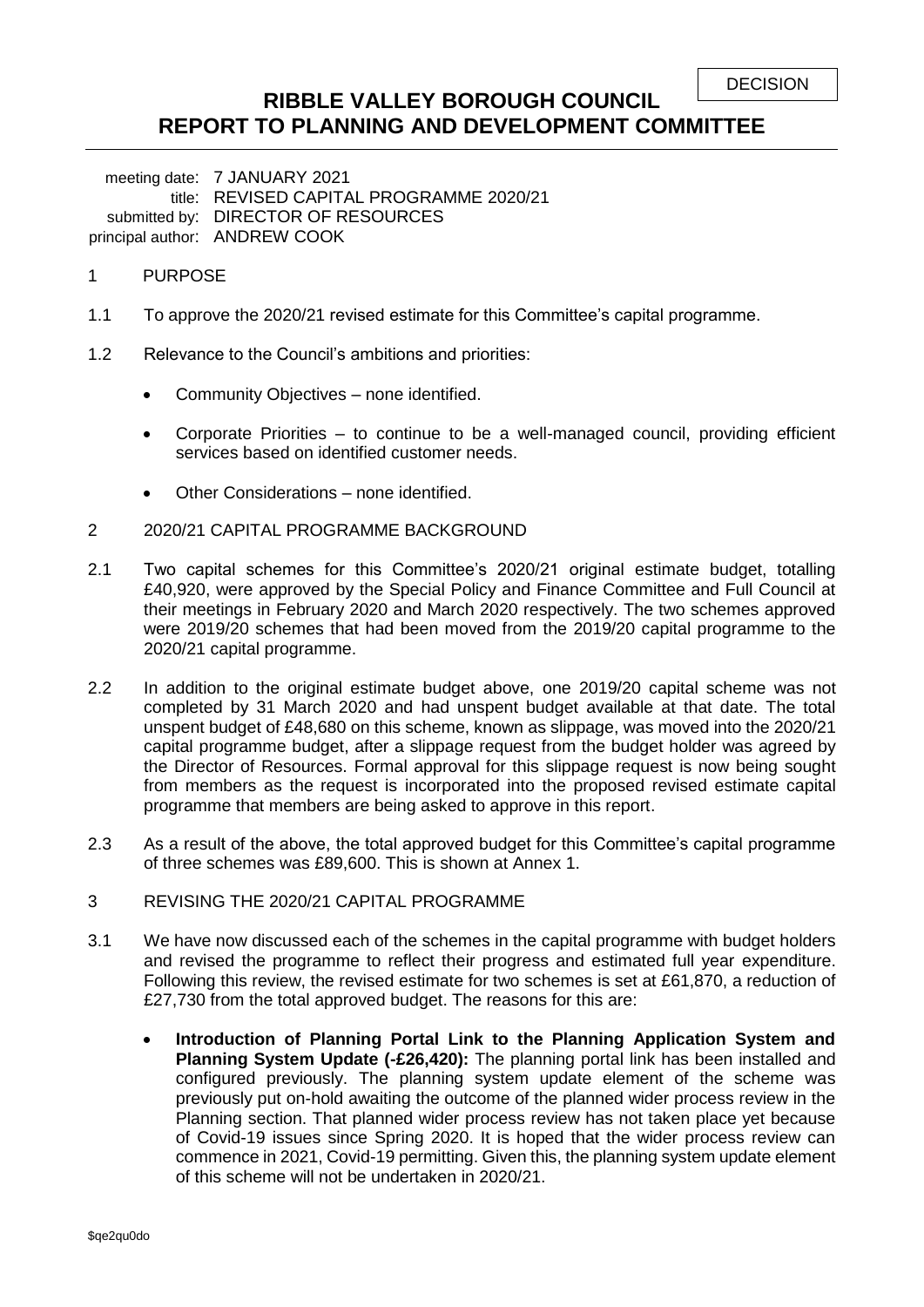It is recommended that the 2020/21 revised estimate for the scheme is reduced to nil and the £26,420 scheme budget is moved to the 2021/22 financial year.

- **Replacement of Plotter/Copier in the Planning Section (-£1,310):** The scheme is now complete, as the plotter/copier has been delivered and paid for. The final cost was £13,190, which is £1,310 lower than the original estimate for the scheme.
- 3.2 Annex 1 shows the full capital programme by scheme, including the budget and expenditure to date. The summary position is shown below.

| Original<br><b>Estimate</b><br>2020/21<br>£ | <b>Budget</b><br><b>Moved from</b><br>2019/20<br>£ | <b>Slippage</b><br>from<br>2019/20<br>£ | <b>Total</b><br><b>Approved</b><br><b>Budget</b><br>2020/21<br>£ | <b>Revised</b><br><b>Estimate</b><br>2020/21<br>£ | <b>Budget</b><br><b>Moved to</b><br>2021/22<br>£ | <b>Actual</b><br><b>Expenditure</b><br>including<br>commitments<br>as at end of<br><b>November</b><br>2020<br>Đ |
|---------------------------------------------|----------------------------------------------------|-----------------------------------------|------------------------------------------------------------------|---------------------------------------------------|--------------------------------------------------|-----------------------------------------------------------------------------------------------------------------|
| 0                                           | 40,920                                             | 48,680                                  | 89,600                                                           | 61,870                                            | 26,420                                           | 61,862                                                                                                          |

- 3.3 At the end of November 2020 both of the schemes in the revised capital programme for this Committee had been completed within the revised estimate budget set.
- 4 RISK ASSESSMENT
- 4.1 The approval of this report may have the following implications:
	- Resources Approval of the revised capital programme will see a decrease of £27,730 in the level of financing resources needed within the 2020/21 financial year. £26,420 of these reduced resources will be needed to finance the capital scheme budget moved to 2021/22.
	- Technical, Environmental and Legal None.
	- Political None.
	- Reputation Sound financial planning for known capital commitments safeguards the reputation of the Council.
	- Equality and Diversity Equality and Diversity issues are examined as part of the capital bid appraisal process.

#### 5 CONCLUSION

- 5.1 The revised estimate for this Committee's 2020/21 capital programme is £61,870, which is a £27,730 reduction from the previously approved capital budget.
- 5.2 It is recommended that the budget of £26,420 on one scheme is moved to the 2021/22 financial year.
- 5.3 At the end of November 2020 both of the schemes in the revised capital programme for this Committee had been completed within the revised estimate budget set.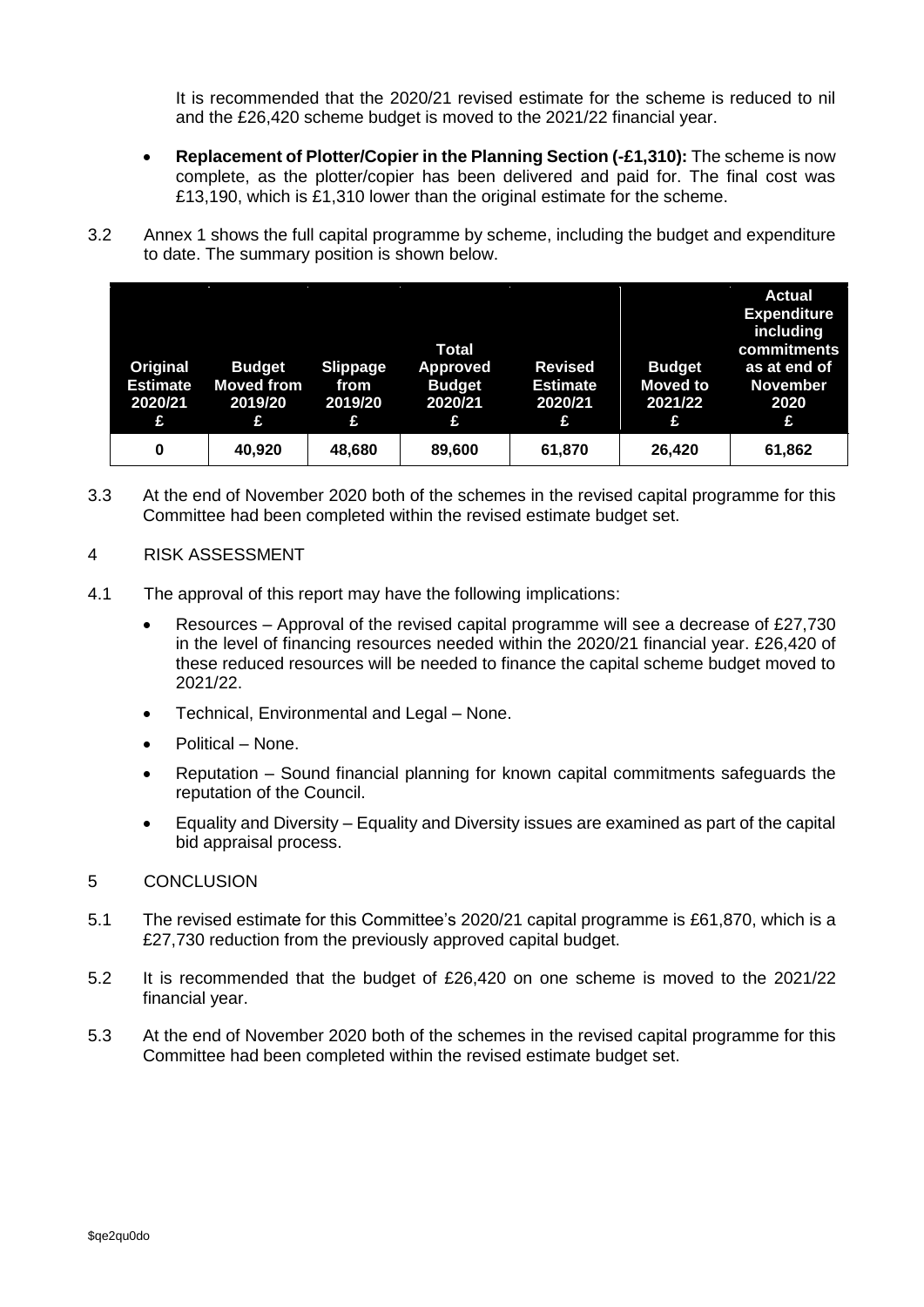#### RECOMMENDED THAT COMMITTEE  $6\overline{6}$

- $6.1$ Approve the 2020/21 revised estimate of £61,870 for this Committee's capital programme, as set out in Annex 1.
- $6.2$ Approve the move of £26,420 capital budget from 2020/21 to 2021/22 for the Introduction of Planning Portal Link to the Planning Application System and Planning System Update scheme.

SENIOR ACCOUNTANT

**DIRECTOR OF RESOURCES** 

PD1-20/AC/AC 21 December 2020